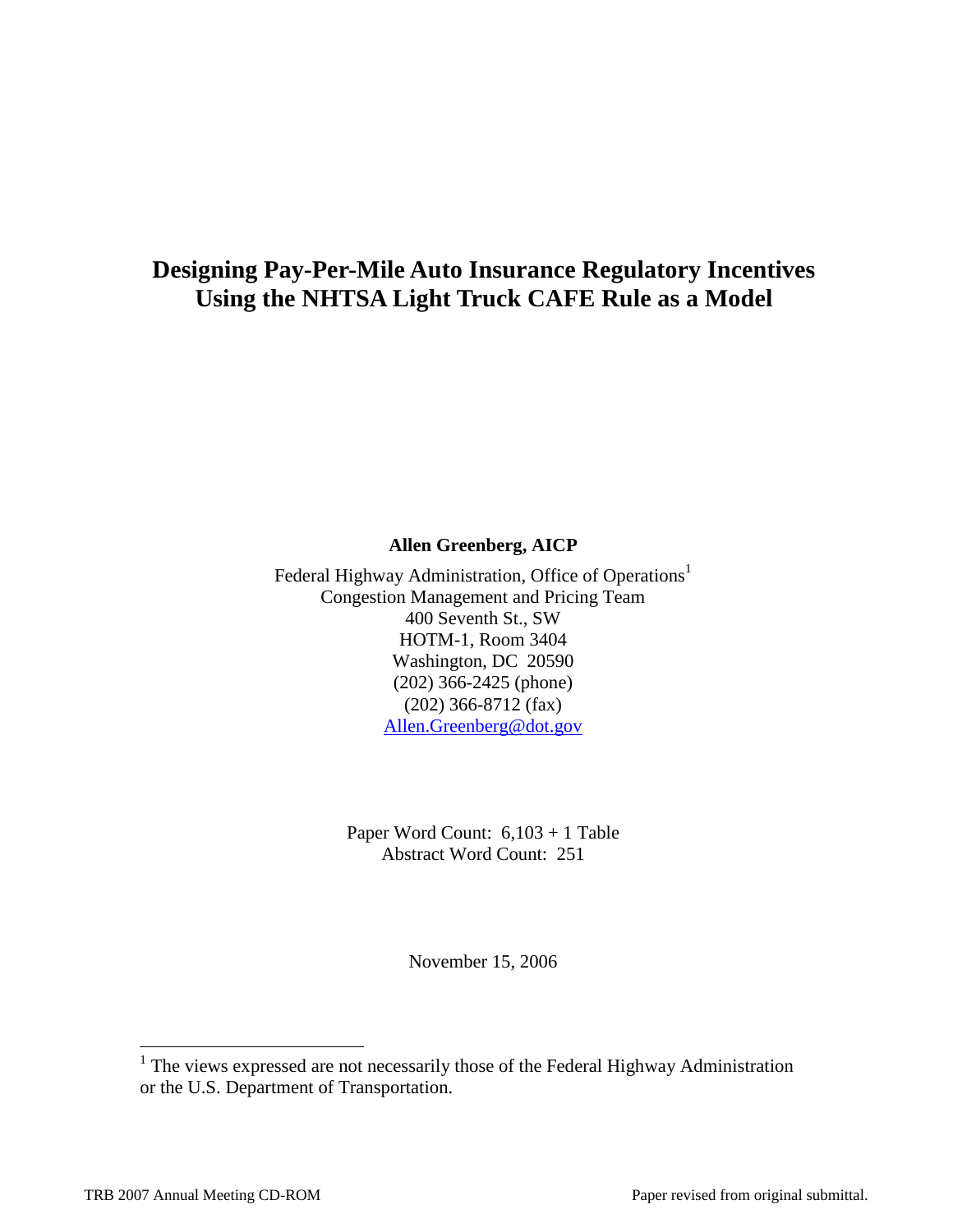# **ABSTRACT**

By converting fixed insurance costs to per-mile charges, pay-as-you-drive-and-you-save (PAYDAYS) insurance would encourage voluntary reductions in driving with concomitant decreases in congestion, air pollution, crashes, and insurance claims. Despite these benefits, a range of technical, regulatory, and marketing challenges, and the related costs to address them, have, as of this writing, precluded anything more than a small amount of industry experimentation with the concept in the U.S.

In other circumstances where the products offered in the marketplace have been found to be important to meeting public policy objectives, government intervention in markets has sometimes occurred. Recently, the National Highway Traffic Safety Administration (NHTSA) issued a final fuel economy rule for light trucks that is intended, as its principle objective, to maximize net benefits (1). This paper explores how an analogous benefitmaximizing rule could be structured to encourage adoption of PAYDAYS insurance.

The key to designing such a benefit-maximizing rule is to determine: a) the net benefits of every mile not driven (about  $16¢$ ); b) the reduction in mileage that would result from PAYDAYS insurance (about 10%); and, c) to then calculate the net benefits of every PAYDAYS-insured mile (about  $1.6¢$ ). In one possible design of a rule, insurance companies might be offered incentive payments equal to this benefit. A mechanism by which the industry itself funds the incentive payments is described, as are alternatives. Companies would likely only offer such insurance—and the industry itself would only incur related expenses—if the 1.6¢-per-mile payment exceeded their costs of offering it.

## **INTRODUCTION**

Traditional car insurance premiums incorporate a range of individualized risk factors (e.g., previous crashes, citations, and years of driving experience) and reflect the coverages selected, and are assessed on an annual or semi-annual basis. With a traditional premium structure, insurance is basically a fixed cost with respect to vehicle use; a reduction in mileage leads to either no or only a tiny reduction in insurance premium. Like with traditional car insurance, pay-per-mile or PAYDAYS insurance also charges individualized premiums, but it differs in that such premiums are assessed based upon the number of miles driven (vehicle miles of travel, or VMT) instead of the calendar year, which provides motorists a new option to save money by reducing their risk exposure through driving less. While it is true that not all miles driven by an individual are of equal risk, an individual's claims' risk is very closely related to how much he or she drives. Thus, using miles instead of calendar year as the principle exposure unit would almost certainly better align premiums with risk.

Companies offering PAYDAYS insurance might require motorists to pay in advance for a pre-determined number of miles and then at the end of the premium term either pay more or receive a rebate depending on how much was driven. Another approach would be to bill motorists based on their monthly or bi-monthly vehicle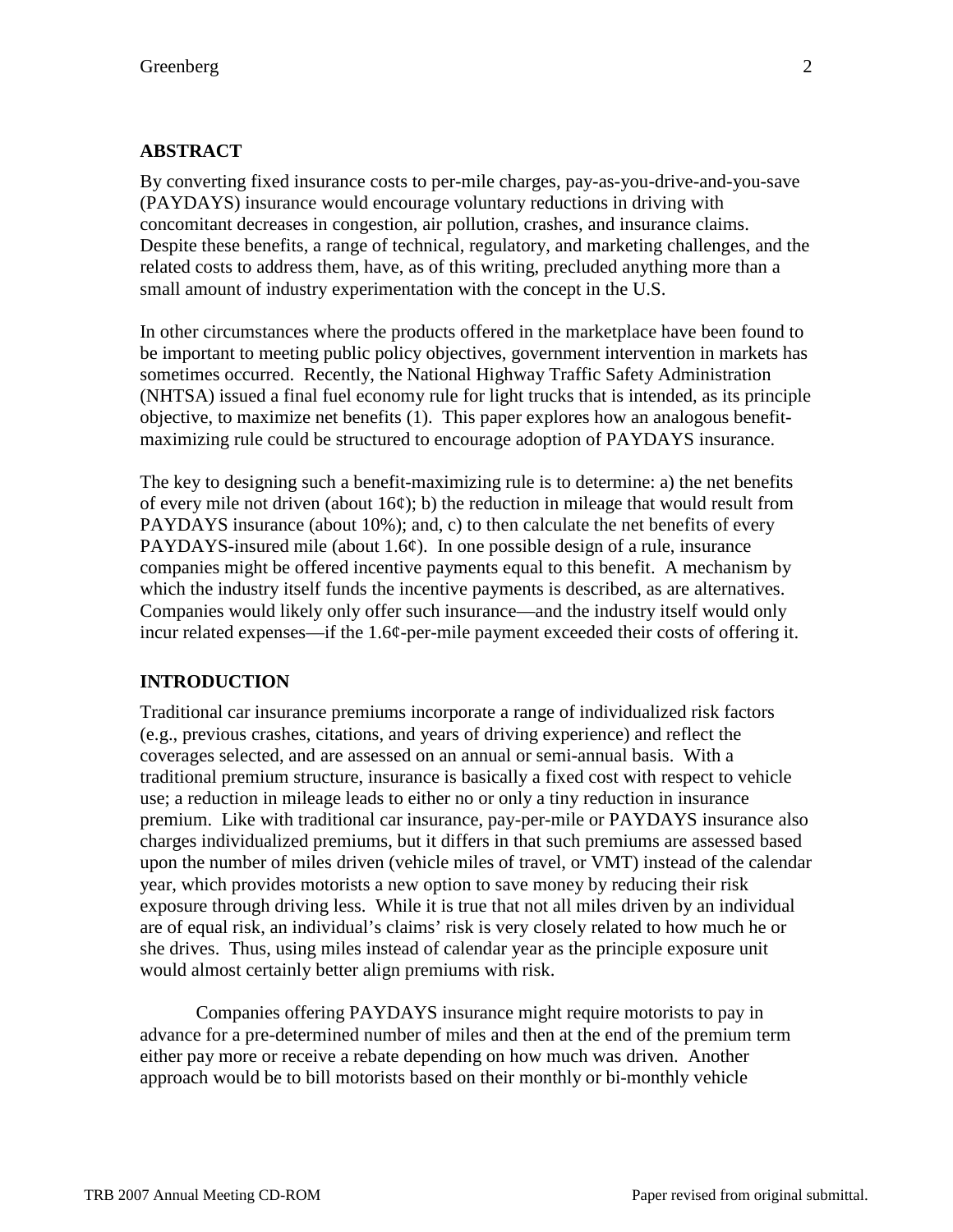mileage, similar to how utility usage is billed. This would require more frequent communication of mileage data.

PAYDAYS pricing requires verified mileage data, which can be acquired in various ways. The simplest approach is to have brokers or vehicle owners report odometer readings over the Internet or by mail, with random spot checks for verification. More sophisticated systems use electronic devices which automatically collect and send mileage data and, in some cases, even track when and approximately where a vehicle is driven to allow risk-adjusted mileage premiums to be assessed. The cost of automated data collection is declining since most new cars have odometer data recorded on internal computers. When coupled with wireless communication systems, this data has sometimes been, with the consent of the vehicle owner, automatically shared with auto dealers who in turn use it to alert such owners of servicing needs. The same data could also be shared with car insurance companies, again with owner consent.

Two insurance companies in the U.S., GMAC Insurance and Progressive Insurance, have begun to use mileage data that is transferred electronically to them for billing, although in both cases the link between mileage and insurance premiums is not nearly as strong as the reduced claims' risk associated with lower mileage warrants. GMAC Insurance, using OnStar vehicle services, has a low-mileage discount program, available in Arizona, Indiana, Illinois, and Pennsylvania, that allows motorists to earn an extra discount based on miles driven. Progressive Insurance is piloting a discount program in Minnesota, with low-mileage discounts of up to 15%.

PAYDAYS insurance offers several potential benefits, as follows:

- Applying the results of studies assessing changes in VMT related to changes in fuel prices, researchers have projected that PAYDAYS insurance would lead to a 9% to 20% reduction in VMT, with a concomitant reduction in congestion and air pollution . Further, the potential reduction in crashes and related insurance claims has been projected to be proportionately greater than the VMT reduction. (2)(3)(4).
- By providing an affordable insurance option to low-income motorists who are willing to limit their mileage, PAYDAYS insurance would be expected to reduce the number of uninsured motorists (2).
- PAYDAYS insurance has been shown to be a better way to reduce gasoline consumption, in terms of providing net public benefits, than even gasoline taxes (4).
- Government incentives to promote PAYDAYS insurance have been projected to be very cost competitive in terms of reducing air pollution and saving lives as compared with other government transportation-related expenditures aimed at achieving these objectives (5).

Largely by history and tradition, rather than for economic reasons, government intervention in some aspects of the transportation marketplace is much greater than in others. To promote safety, energy conservation, and environmental protection, laws have been written and regulations have followed affecting vehicle designs (by the Federal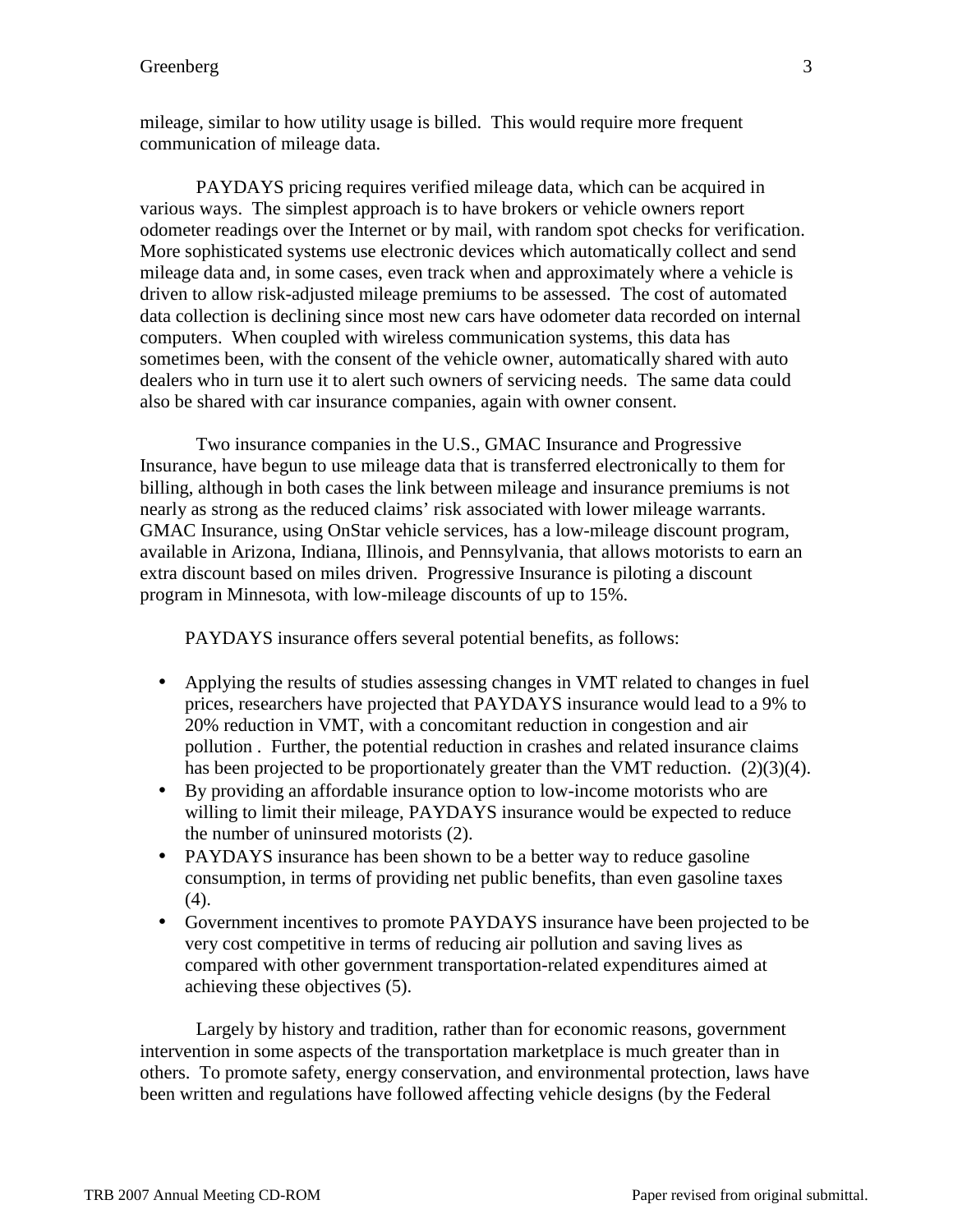government and the State of California), fuels (by both the Federal and state governments), and driver safety (by state governments, but sometimes instigated by Federal incentives), but not car insurance. Instead, car insurance regulation is focused almost entirely on consumer protection and is solely a state-by-state matter entailing no Federal involvement. Expanding the Federal regulatory domain to include the car insurance industry could enable the successful encouragement of PAYDAYS insurance. Of course, there would be political challenges to doing this, as there have been to regulating fuel economy at the Federal level.

While there are a number of reasons that companies might want to offer PAYDAYS insurance absent mandates or incentives (such as better pricing of risk, reducing claims' costs, and the potential of gaining market share from low-mileage drivers), there are a range of costs and barriers that have precluded all but a few small concept tests in the U.S. For any company to offer PAYDAYS insurance it would need to: a) secure regulatory approval to offer it in the many states that require such approval; b) establish a method for reliably collecting accurate mileage data in a manner that is both cost effective and acceptable to its customers; c) conduct customer surveys and focus groups before launching; d) determine how to price the product; e) develop new marketing campaigns and pay for advertising; f) modify billing systems; g) bolster its customer support services to be able to answer customer inquiries resulting from transitioning to PAYDAYS pricing; and, h) figure out how to make up for lost revenues from its reduced margins on the low-mileage drivers that it currently insures by increasing its market share of such drivers. Clearly, there are barriers to entry and regulatory incentives could help overcome them.

This paper proposes a framework for a benefit-maximizing Federal insurance rule or other equivalent Federal incentives (although similar state-level action would also be very beneficial) that would help stimulate PAYDAYS insurance to be offered in the marketplace. Such a rule would need to be authorized under Federal law in order to be promulgated. The April 6, 2006, NHTSA final fuel economy rule for light trucks serves as a useful analog because it was structured to maximize net benefits and thus offers a calculation framework and assumption set. The following sections address: a) the potential benefits of PAYDAYS insurance; b) the design of an insurance rule and industry-funded incentive pool; and, c) a discussion of some alternative policy approaches.

# **CALCULATING BENEFITS OF PAYDAYS INSURANCE**

In assessing the benefits of a proposed PAYDAYS insurance rule, the assumptions and figures used in creating and assessing net benefits for the NHTSA light truck fuel economy rule were looked to as a useful analog. Serving as sources were: a) the Federal Register notice detailing both the rule and the rationale for it; and b) the companion Final Regulatory Impact Analysis NHTSA prepared for the rule (1)(6). For light truck fuel economy standards, net benefits include "the increase in light truck prices due to technology improvements, the decrease in fuel consumption, and a number of other factors viewed from a societal perspective…Benefit estimates include the benefits to consumers in terms of reduced fuel usage and other savings, such as the reduced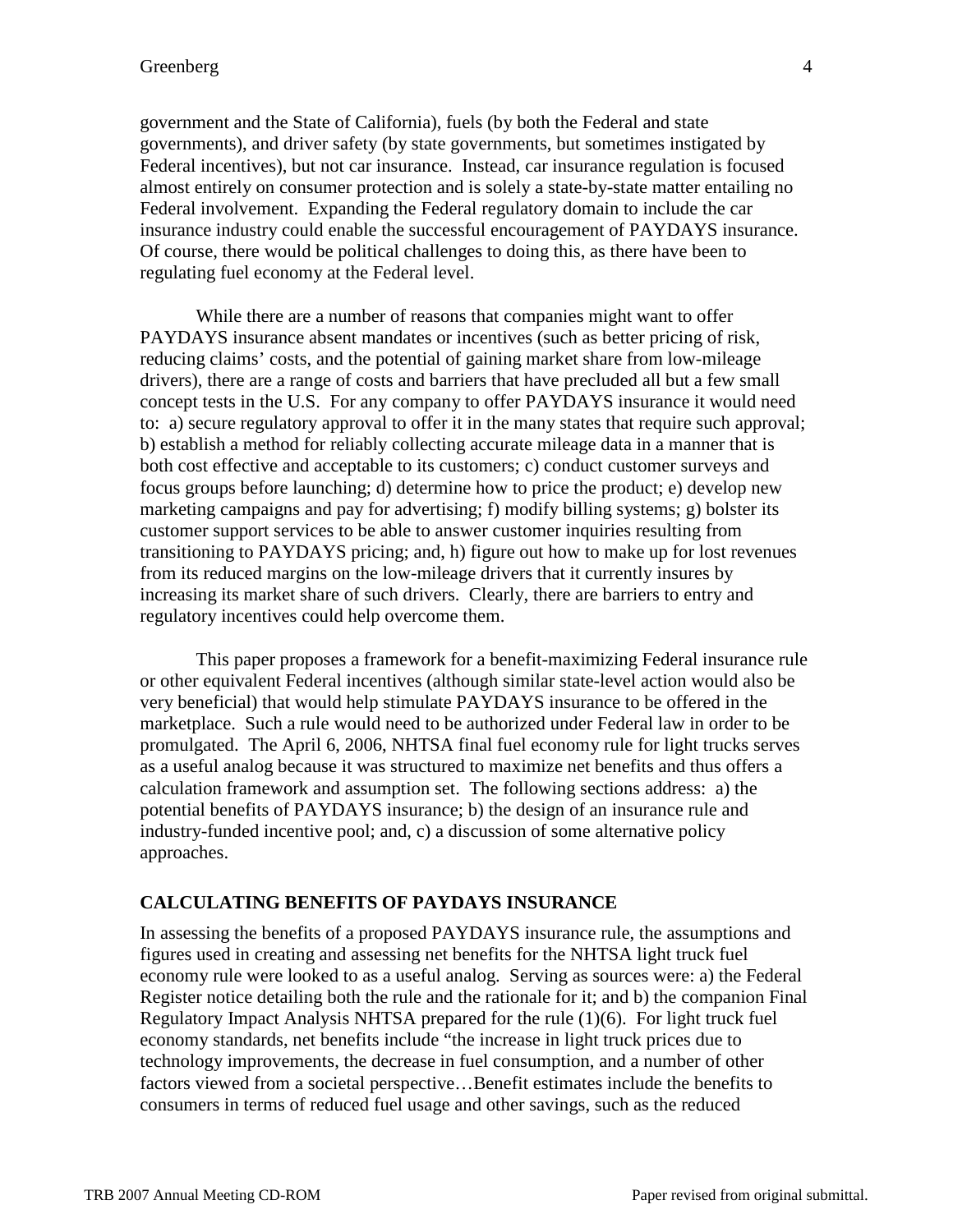externalities generated by the importing, refining, and consuming of petroleum products" (1).

In a few cases, not all figures in the NHTSA rule documents were presented in a way that they can be converted to costs or benefits per mile. Also, since the NHTSA rule focused on establishing fuel economy standards, some additional calculations for PAYDAYS insurance-specific figures were required. Where benefits estimates that were not used in the NHTSA rule are used here, the rationale and justification is explained. It is understood, that over time new information or more refined analysis may lead to revised figures. The mechanisms for deriving the figures are provided and the figures themselves enable benefits to be estimated. If policymakers choose to pursue the regulatory approach discussed here, they may want to revisit some of the numbers provided and the assumptions behind them.

#### Calculating the Benefits of the NHTSA Fuel Economy Rule

In order to build up the PAYDAYS insurance benefits' estimate, the components of the NHTSA benefits' estimates were first analyzed to obtain per-mile figures. These figures are summarized in Table 1 at the end of this paper.

Fuel economy standards must be set years in advance since automakers need time to make changes to the vehicles they produce to comply. Because of this, the NHTSA rule relies on a variety of projections and forecasts, which become a significant source of uncertainty in the net benefits calculations. A net present value (NPV) construct is used which requires an assumption of a discount rate as well as a period of analysis to arrive at benefits calculations. NHTSA selected an annualized rate of 7% for the discount rate. The average ownership period for new vehicles, 4.5 years, was chosen for benefits realized directly by vehicle owners, while the average life of new light trucks was considered for other fuel conservation benefits. The NPV construct is not needed for the PAYDAYS insurance rule because, as proposed in this paper, implementation of that rule would start from a clean slate each year and rely on realized annual costs instead of projected ones.

Most of the benefits of the NHTSA fuel economy rule, such as consumer savings, result primarily from reduced fuel use. NHTSA, therefore, had to rely on forecasts of future fuel prices in its calculations. It used U.S. Energy Information Administration (EIA) gasoline price forecasts, which projected prices (in 2003 dollars) ranging from \$1.96 to \$2.39 per gallon (excluding \$0.438 per gallon in average total taxes which are considered by economists to be transfer payments). The EIA forecasts were below actual market prices at the time the rule was promulgated, highlighting the difficulty of relying on projections (and leading to some critical comments in the record about NHTSA's choice of estimates).

Among the benefits the NHTSA rule considers are the reduced economic and environmental externalities resulting from producing less fuel—benefits that would also be realized from a PAYDAYS insurance rule. NHTSA's rule considers that "reducing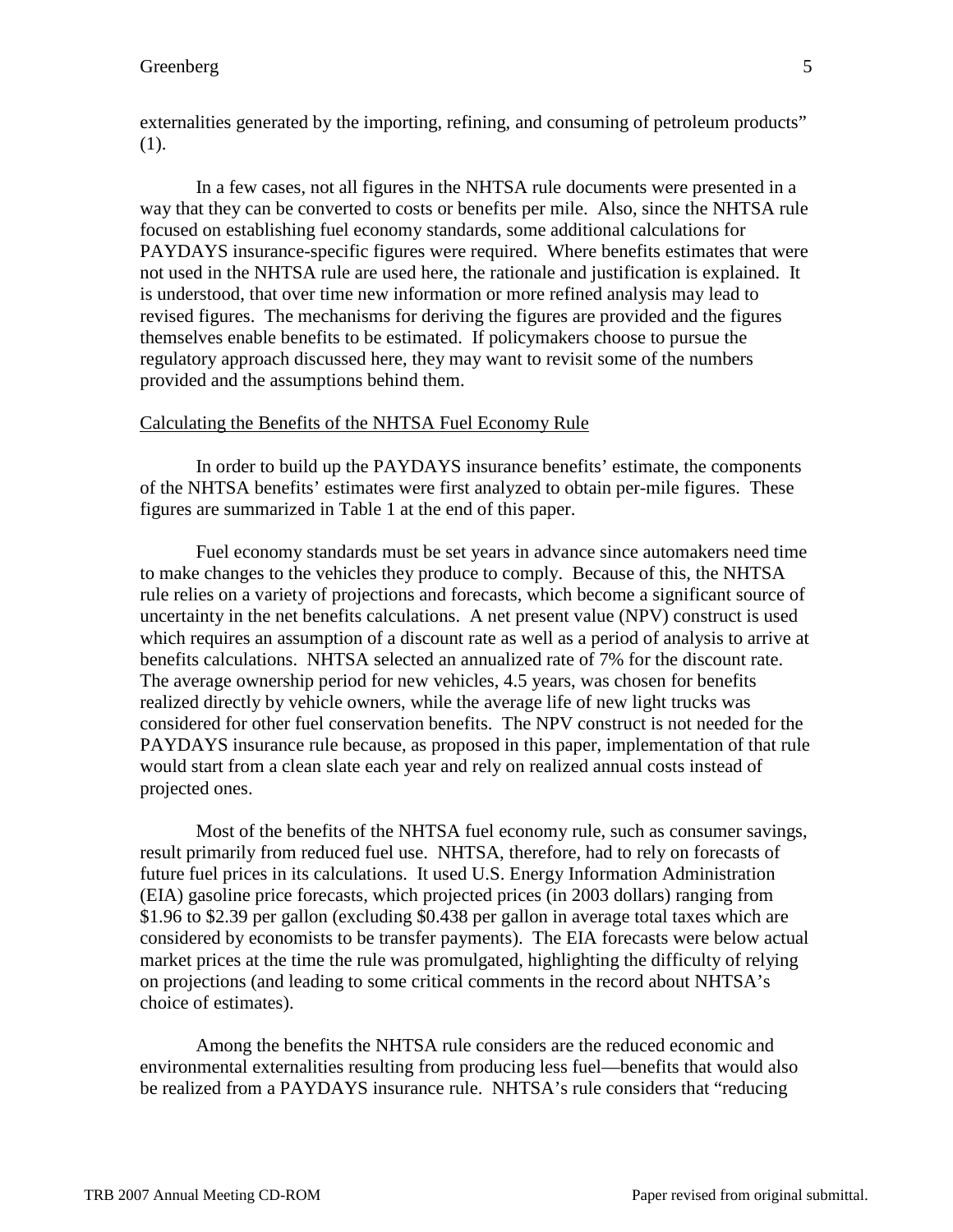total petroleum uses decreases our economy's vulnerability to oil price shocks." Such shocks result from relying on supplies from unstable Middle Eastern and other oil exporting nations as well as "pressures on already strained domestic refinery capacity" (1).

NHTSA's Final Regulatory Impact Analysis accompanying its rulemaking discusses and itemizes a number of externalities related to petroleum dependence. These externalities include what is characterized as demand, or monopsony, costs—which refers to the sizable effect that U.S. purchases have on overall world oil prices. The rule considers savings from reduced fuel consumption only to the U.S. economy as a whole and thus only assumes an external cost for purchases of foreign oil. NHTSA estimates a related benefit of \$0.044 per gallon. NHTSA also explores supply disruption costs and estimates a related benefit of \$0.045 for every gallon of gasoline not consumed (with the two costs totaling about  $0.4\phi$  per mile).

While the proposed PAYDAYS insurance rule accepts the assumptions and calculations related to monopsony costs, as it does for other costs, there appears to be an important inconsistency between NHTSA's calculations of monopsony and other costs. NHTSA's monopsony analysis was only concerned about the portion of monopsony costs resulting in U.S. consumer payments going to foreign sources. Analysis of other costs and benefits, however, such as of crash impacts, did not suggest this approach was being taken (e.g., that payments to U.S. hospitals for crash-related medical expenses was excluded from the benefits' calculations because the money would remain in the U.S. economy). Similarly, discussions of consumer benefits resulting from overall consumer financial savings, which like crash-reduction benefits clearly dwarf monopsony-related benefits, did not include any caveats about counting only such savings from reduced purchases of imports. If NHTSA had chosen to calculate other benefits the same way as monopsony benefits, the implications would have been tremendous. It would have reduced total benefits substantially, led to a significantly more lax fuel economy standard, and sent a message that paying for something where no real net benefit is provided (e.g., for higher fuel costs or emergency medical procedures) is not a genuine loss.

NHTSA acknowledges that fuel economy improvements generally result in a "rebound effect" (more driving occurs when driving costs decline) due to lower fuel costs per mile versus if truck fuel efficiency standards had not been strengthened. To fully account for the costs and benefits from the rebound effect, the NHTSA rule calculates the per-mile costs and benefits of driving. While, unlike with the NHTSA rule, many of the benefits of a PAYDAYS insurance rule would result from reduced driving, NHTSA's per-mile costs and benefits numbers can still be relied upon to project the net benefits of a PAYDAYS insurance rule, too. NHTSA uses the 1997 Federal Highway Administration's Highway Cost Allocation Study estimates for congestion, crash, and noise impacts of light trucks of  $4.2\varphi$ ,  $2.30\varphi$ , and  $0.06\varphi$  per vehicle-mile, respectively (updated to 2003 dollars).

The NHTSA fuel economy rule excluded consideration of any climate-related benefits of carbon dioxide and other greenhouse gas emissions reductions that would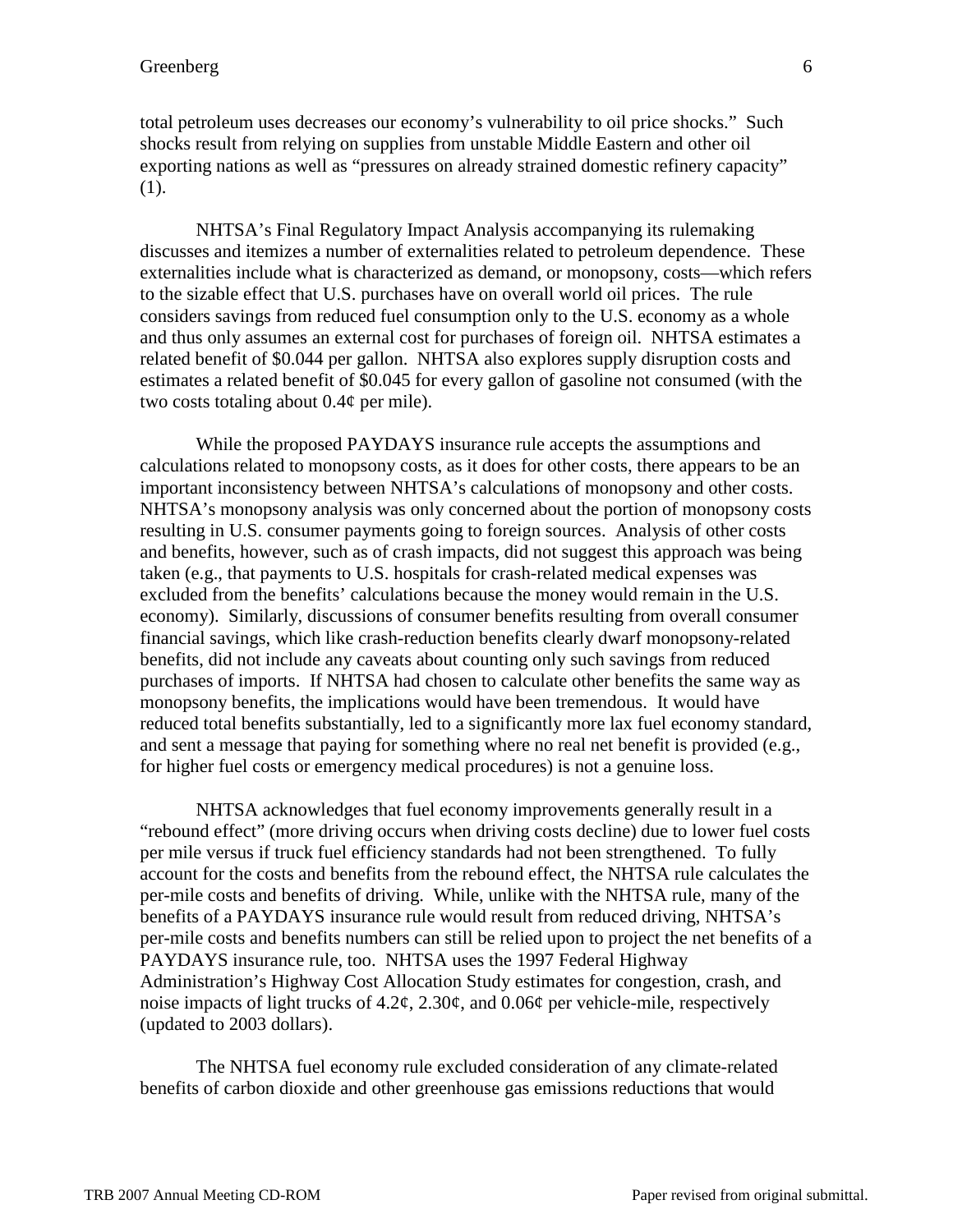result from improved fuel economy. If, alternatively, NHTSA had chosen to accept the modest benefit figure of \$25 for every ton of greenhouse gas emissions reduced (which falls conservatively within the \$10 to \$50 per ton range suggested by comments to NHTSA's proposed rule), it would yield an additional benefit of about 1.25 $\varphi$  per mile not driven (each gallon of gasoline burned releases 20 pounds of carbon dioxide, or about one pound of carbon dioxide emissions for every mile of driving). NHTSA stated that it made its decision because of both uncertainty and the wide range of opinions on potential benefits. An alternative approach, which NHTSA applied in other instances of uncertainty and wide ranging opinion, would have been to choose either the "most credible" estimate or an average of multiple credible estimates of benefits.

NHTSA quantified some other costs per mile of driving, including air pollution emissions and the time to fill the gas tank, and these costs total to less than  $1\phi$  per mile. NHTSA's total cost estimate adds up to about 8¢ per mile, excluding direct consumer cost savings. The agency acknowledges that its total cost estimate and many of its individual cost estimates on which the total is based are lower than those recommended by many who commented on its proposed rule.

One interesting discussion regarding direct consumer cost savings in the Federal Register that accompanied the NHTSA rule was about a comment submitted by Criterion Economics. Criterion suggested that the market automatically determines the optimal level for private benefits and that only external costs and benefits should be included in rulemakings. Others presented evidence that consumers, even when only accounting for their own welfare, do not sufficiently consider all personal costs and benefits. This issue is especially relevant since "NHTSA estimates that the direct fuel-savings to consumers account for the majority of the total benefits" of the rulemaking. NHTSA concluded that it could not simply assume that Criterion Economics' assertions about consumers accounting for all of their own economic interests related to fuel economy when selecting a new vehicle are true (1). To be consistent with the NHTSA rule, the proposed PAYDAYS insurance rule would also count direct consumer benefits among total benefits, as itemized in the sub-section that follows.

#### Calculating the Benefits of the PAYDAYS Insurance Rule

The benefits of the PAYDAYS insurance rule come primarily from reduced driving mileage (VMT) and the consumer savings, including from related fuel purchases, that result. Today, because insurance costs are largely fixed, those who limit their driving see either no or a tiny benefit in terms of reduced premiums despite the obvious reduction in claims' risks and related expenses enjoyed by their insurance providers. Assuming the average person pays \$800 for insurance and drives 12,000 miles per year, this would equate to a  $6.7\phi$ -per-mile premium if PAYDAYS insurance were offered. Under PAYDAYS insurance, a driver foregoing a mile of driving would save  $6.7¢$  plus about  $10¢$  in pre-tax gasoline costs, assuming a pre-tax price per gallon of \$2.50 and gas mileage of 25 miles per gallon (as noted previously, in economics terms, taxes are considered to be transfer payments instead of costs). Drivers would also realize some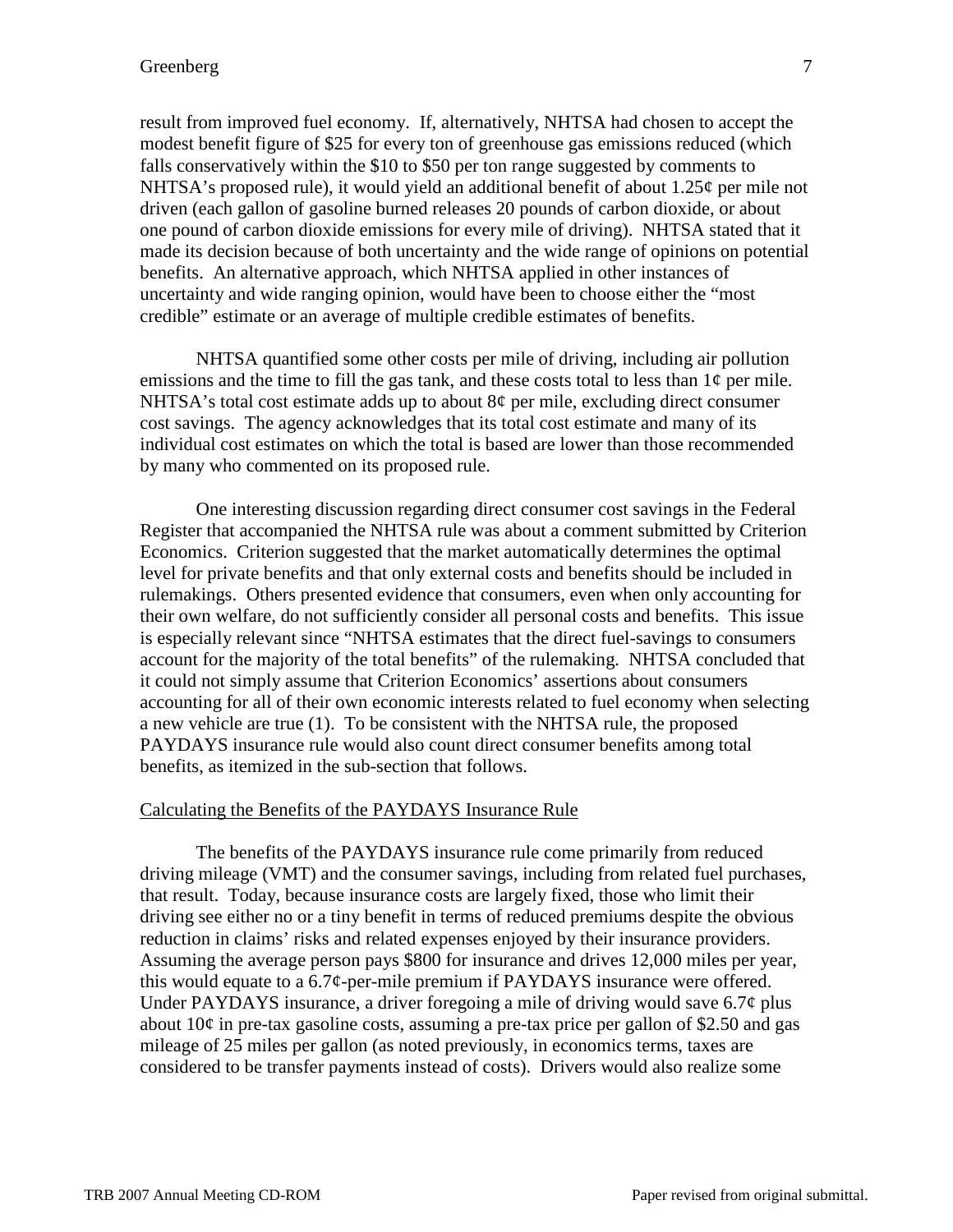additional savings resulting from reduced vehicle wear and tear that are not included in this rough calculation of benefits.

Those forgoing a mile of driving clearly lose some utility, but less than their financial savings or they would otherwise drive the mile. Economists typically apply the "rule of half" to calculate related consumer surpluses or total consumer benefits (7). The rule of half applies the assumption that demand for driving is evenly spread across a continuum between two reference prices, and concludes that the average utility for a trip that would be taken at the lower price but not at the higher price would fall in the middle of the continuum and thus would equal half the cost savings of not taking it. In this case, the average consumer surplus would be half of 16.7 $\varphi$ , or 8.35 $\varphi$ , per mile. Total benefits, then, accepting NHTSA's other benefits figures summing to about  $8¢$  per mile (and, to be consistent with NHTSA, not adding in a greenhouse gas emissions reduction benefit), would be about 16¢ per mile forgone because of PAYDAYS insurance.

The impact of PAYDAYS insurance on vehicle-miles of travel can be determined through controlled before-after studies or estimated by using existing price elasticity data from studies examining the effects of fuel price, parking price, and other driving costs. As a conservative estimate, a 10% reduction in driving is assumed (i.e., on the low side of the 9% to 20% range of driving reductions projected in the studies cited in the Introduction). If incentive costs were capped at benefit levels, the incentive payment to an insurer to offer a mile of PAYDAYS insurance could not exceed 10% of the net benefits of a reduced mile of driving, reflecting the expected 10% reduction in driving from PAYDAYS insurance. That is, using the 16¢-per-mile benefits figure from above, a maximum incentive payment for a PAYDAYS-insured mile of 1.6¢ would be appropriate. Converting to an annual figure, the benefits (and incentive payment) resulting from an average 12,000-mile-per-year driver paying the average per-mile premium would be \$192 (i.e., 10% x 12,000 miles x 16¢-per-mile).

The total benefits of a PAYDAYS insurance rule would of course depend upon the number of drivers and miles of driving covered under PAYDAYS insurance resulting from such a rule. If PAYDAYS insurance covered 10% of driving miles and caused 10% of these miles to be reduced, it would lead to a 1% reduction in driving nationwide and a commensurate reduction in fuel use. If over time because of a rulemaking, PAYDAYS insurance penetration grew to cover 25, 50, and then 75% of U.S. driving miles, reductions in miles and fuel use would grow to 2.5, 5, and 7.5%, respectively. The cost to achieve these benefits is not known, although the structure of the proposed rule, as outlined below, would ensure that it would not exceed the value of the benefits.

## **DESIGNING AN INSURANCE RULE AND TRADING SYSTEM**

With the NHTSA fuel economy rule, total benefits exceed total costs. The marginal costs of each incremental increase in mileage standards rise as the standards become more stringent, since manufactures will first rely on low-cost measures to improve fuel economy and then use progressively higher-cost measures as necessary to meet the standards. Up until the last incremental increase in fuel economy standards, where the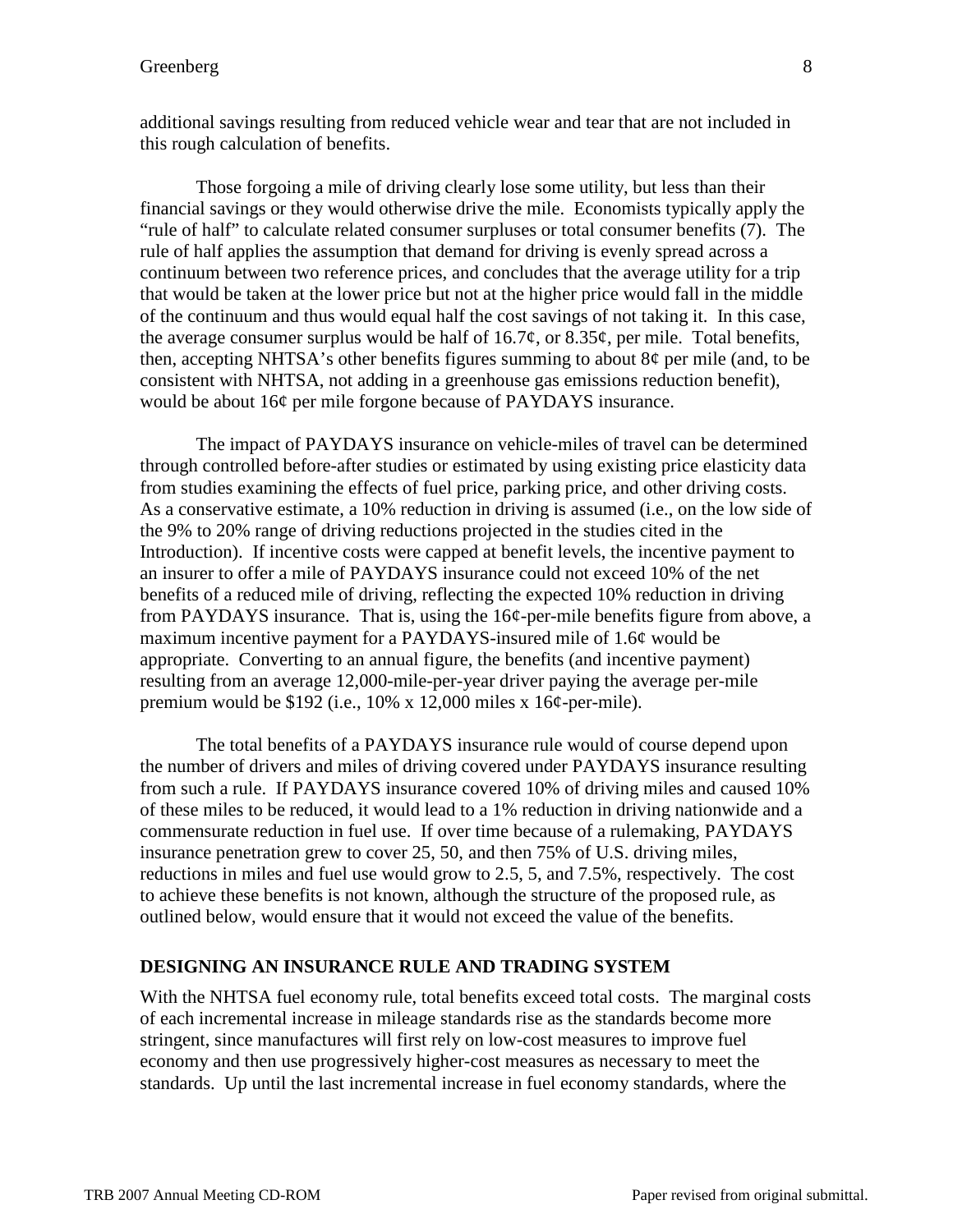costs would be equal to the benefits, the costs would be below the benefits for each incremental increase in the standards.

The proposed structure of the PAYDAYS insurance rule would, by contrast, only ensure that total benefits exceed total costs each year. PAYDAYS insurance either is or is not offered; it is not offered in increments as fuel economy standards are. While a fuel economy rule has increasing marginal compliance costs as standards rise, marginal costs to an insurance company for offering PAYDAYS insurance would hold steady or decline as more customers sign up. Thus, it is economically justifiable that, in order to maximize net benefits, the total benefits of a fuel economy rule would need to exceed its total costs while the costs and benefits of a PAYDAYS insurance rule would simply need to be equal.

In developing its cost-benefit analysis, NHTSA used compliance cost data from a peer-reviewed 2002 National Academy of Sciences report entitled, "Effectiveness and Impact of Corporate Average Fuel Economy Standards." For PAYDAYS insurance there is no comparable cost data for implementation available. Moreover, a variety of techniques and product compositions could be selected in implementing PAYDAYS insurance – some more expensive than others. For example, implementing accurate and reliable mileage verification could range from inexpensive periodic third-party odometer audits to higher-priced in-vehicle monitoring technologies; but without sufficient market experience, it cannot be known whether or not the least expensive approach (which is the typical basis for cost estimates) would meet insurance company and consumer demands for reliability, ease of data collection and transmission, etc.

In terms of product composition, on-going research in the field of "mental accounting"—a discipline combining economics and psychology to explain consumer decision making—strongly suggests that varying features of the PAYDAYS insurance product would result in differing impacts in VMT (and, hence, benefits). This research suggests that ideally PAYDAYS insurance would entail direct mileage charges and frequent billing, and customers would be regularly reminded of mileage costs, such as through in-vehicle taxi-like meters. PAYDAYS insurance would even be complemented with discounted transit passes and customers would be provided with individualized assistance to reduce mileage, including identifying alternative transportation, trip consolidation, and trip elimination (e.g., through Internet shopping) options. As a practical matter, it would be difficult to determine the effect of each product feature on mileage or to regulate every product feature in order for a PAYDAYS insurance policy to be eligible for incentives. Instead, a minimally acceptable PAYDAYS insurance product should be defined, which might specify the portion of premiums that must be mileagebased (e.g., 70%), the structure of the charging mechanism (e.g., rates must be per mile and miles cannot be bundled; charges must be direct, instead of rebates off of pre-paid fixed insurance premiums), and minimum billing frequency (e.g., monthly), but would not require complimentary elements such as discounted transit passes (8).

Despite the limitations regarding cost data, a PAYDAYS insurance rule could be structured using a trading-like mechanism to guarantee that costs will not exceed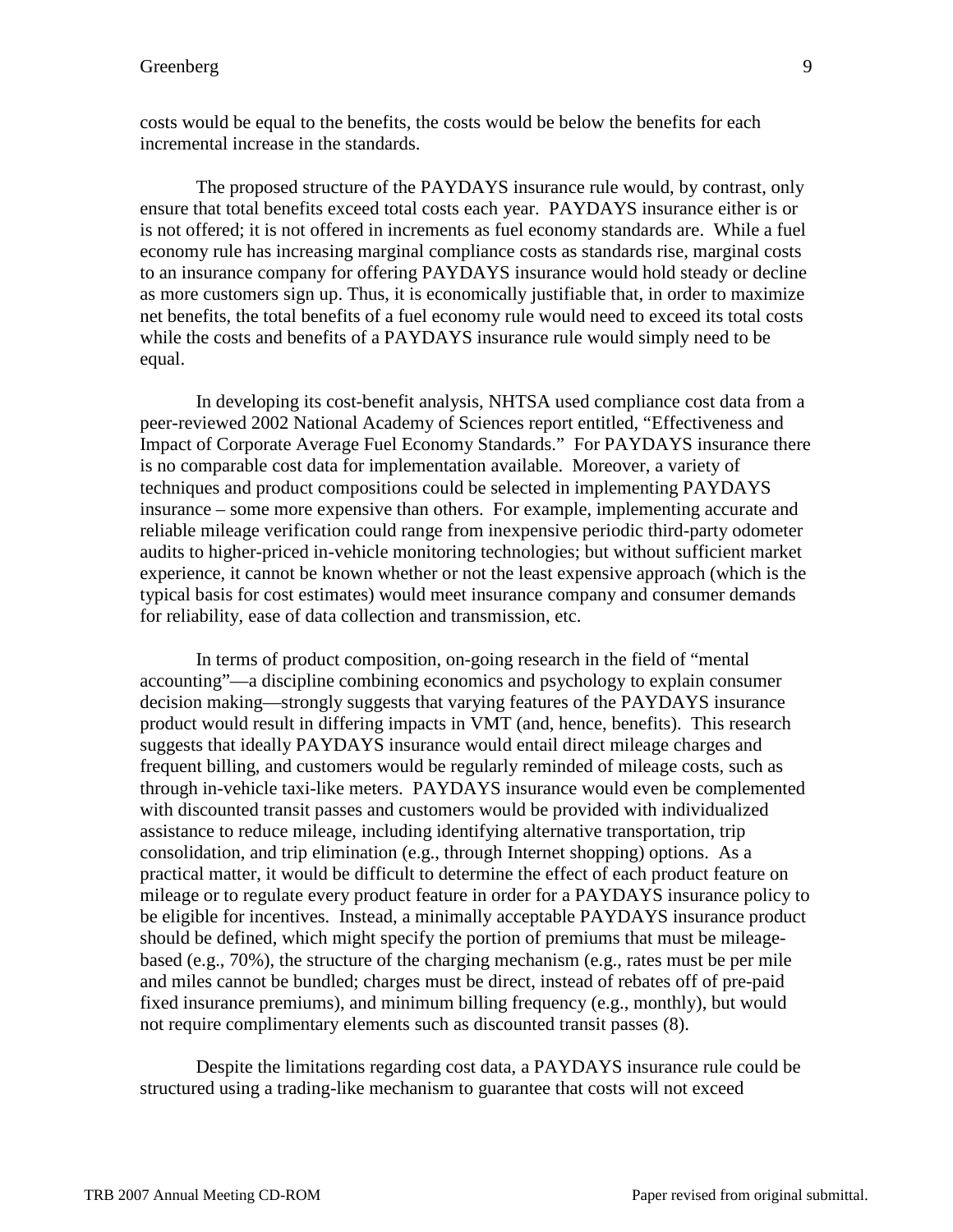benefits, assuming the benefits are correctly calculated. Under this mechanism, companies that are able to offer PAYDAYS insurance at a cost less than the resulting benefits can receive incentive payments from a pooled account which is funded by all insurance companies. NHTSA considered the idea of an analogous "tradable" fuel economy standard during its rulemaking. Some comments on the draft rule argued that such an approach would lower compliance costs and thus enable a higher benefitmaximizing standard. Ultimately, NHTSA determined that it lacked the statutory flexibility to allow trading for compliance. For PAYDAYS insurance, new legislation would be required to allow regulation promoting it and such legislation could allow the trading-like mechanism from the start.

As envisioned, companies that offered PAYDAYS insurance would receive an incentive payment at the end of a calendar year based upon the benefits that had resulted. Benefits and related cost savings would be derived based on the mileage reductions approximated from the price per mile charged for insurance and the number of affected miles driven. To fund such incentive payments, all insurance companies could be required to contribute to a funding pool proportionate to their market share, except that no company would be required to contribute to pool payments that go to their own company. If no company offered PAYDAYS insurance in a particular year then no companies would be charged. If this were to occur, it would show that no company believed it could offer such insurance that year at a cost that is less than the benefits provided from such insurance. Using the  $1.6¢$  per insured mile figure derived in the previous section, if only one company provided PAYDAYS insurance to all of its customers, then this company would collect 1.6¢ per customer mile driven, paid for by other companies, and pay nothing into the pool. If 50% of driving miles were insured through PAYDAYS policies offered by multiple companies, these companies would receive the aforementioned incentive payment and would also contribute their proportionate share to the funding pool (excluding to cover any portion of the amount that they would be paid).

It might be tempting to take the incentive a step further and allow companies offering PAYDAYS policies to contribute nothing to the incentive fund, but this would have distortionary effects and likely lead to programmatic costs exceeding benefits. This is because companies would then decide to implement PAYDAYS insurance based upon their opportunity costs (including savings from not having to pay into the incentive fund) rather than just the value of the incentives. Since the benefits of PAYDAYS insurance would equal only the value of the incentive payments, an economically rationale company encountering the aforementioned incentive structure would, accounting for its opportunity costs, be willing to encumber costs in excess of the benefits of its actions.

This is not to say that companies would not or should not make strategic decisions to spend more money in a particular year to begin offering PAYDAYS insurance, even if benefits in that year are less than the costs. Companies often make multi-year investment decisions, and some might anticipate that it would be financially advantageous to invest now in anticipation of then collecting incentive payments for years to come.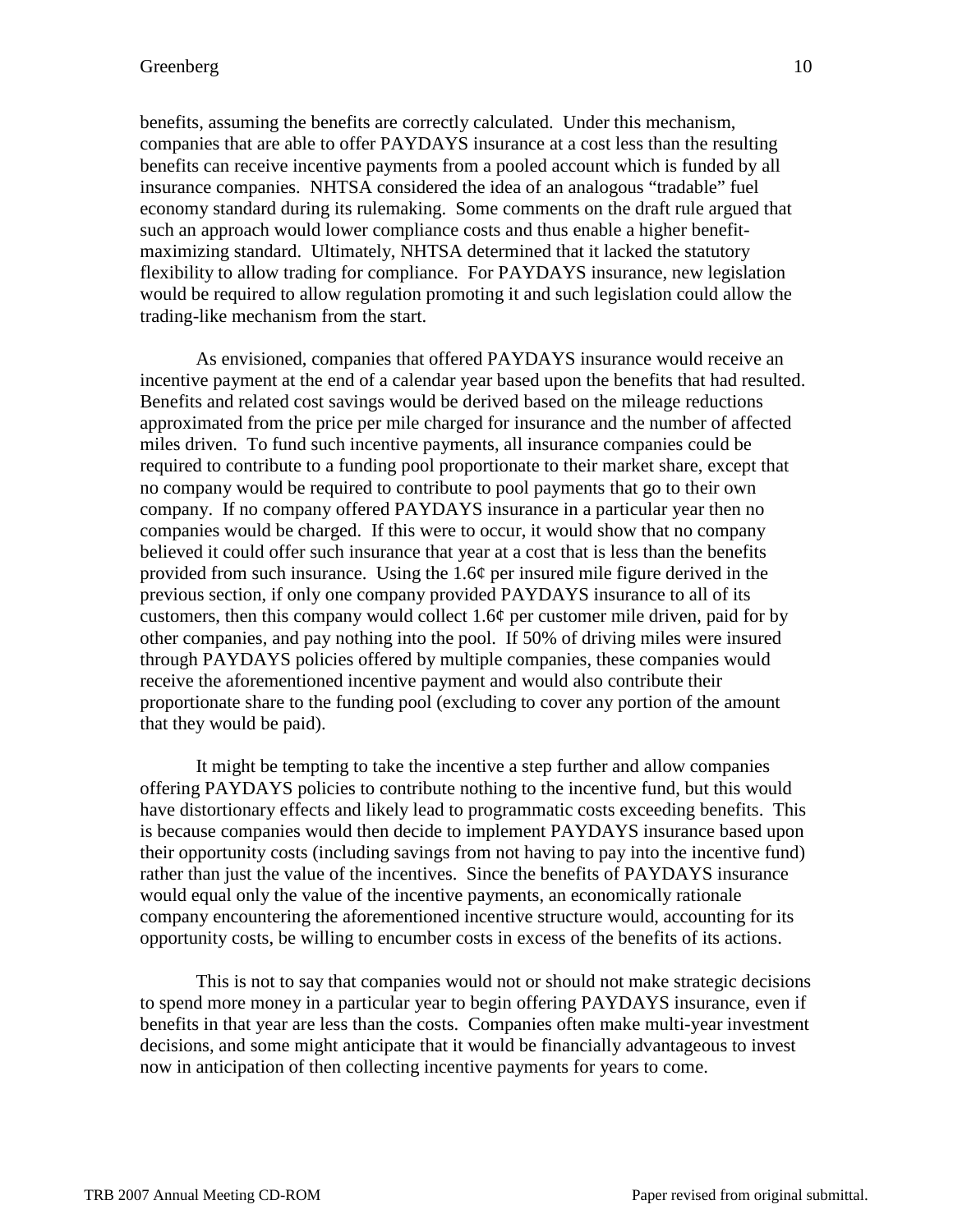## **ALTERNATIVE POLICY APPROACHES, INCLUDING RULE REFINEMENTS**

While many different policy schemes to promote PAYDAYS insurance might pass a cost-benefit test, the test for political viability is likely to be a more difficult one. Auto insurance is a challenging business and companies already feel overwhelmed with having to comply with a myriad of state regulations. Many companies will argue that most of the objectives behind PAYDAYS insurance should be pursued independently and do not warrant government interference. They will also argue that to the degree that PAYDAYS insurance provides opportunities to profitably gain market share and to reduce the costs of claims, they have ample incentive to pursue this on their own. Finally, companies except those that believe they can offer PAYDAYS insurance at much less cost than the value of the incentive payments—will say that imposing new costs on the industry will cause premiums to rise, at least partially negating some of the benefits in terms of consumer savings and insurance affordability coming from PAYDAYS insurance.

While, as noted earlier, it is not unprecedented for government to impose standards on an industry and expect industry to bear the cost of compliance (e.g., the NHTSA fuel economy rule), it would be significantly easier to garner industry support if Federal tax credits, transportation funds, or other non-industry funding source were tapped to provide the incentive payments for offering PAYDAYS insurance. This approach of using public funds to promote efficient transportation is not an uncommon one. The State of Oregon has enacted tax credits, capped at a total of \$1 million, of \$100 per vehicle/\$300 maximum per household to insurance companies where on average at least 70% of premiums are mileage-based. At the Federal level, Congressman Gerlach  $(R-PA)$  introduced the Future Fuels Act (HR 4640) in the  $109<sup>th</sup>$  Congress, which would pay companies a penny for each PAYDAYS-insured mile (which is a bit less than the approximate 1.6¢ in benefits) where, like in Oregon, 70% of premiums would need to be mileage-based to be eligible. The bill would authorize \$220,000,000 which could be appropriated for incentive payments, and such funds would be available until spent. While the Oregon approach focuses on covering the initial sometimes-high expenses to begin offering PAYDAYS insurance, the Gerlach bill would provide companies a study stream of smaller incentive payments after they have successfully begun offering PAYDAYS insurance.

It might make sense to focus PAYDAYS insurance incentives on start-up activities, rather than to cover on-going expenses, since most of the challenges to offering PAYDAYS insurance would occur then. This may have been part of the logic behind the new \$3 million per year "set-aside for projects not involving highway tolls" from the \$12 per year Value Pricing Pilot Program that was reauthorized in August 2005 in the omnibus Federal surface transportation law, SAFETEA-LU. The Federal Highway Administration's May 7, 2006 follow-up Federal Register notice requested PAYDAYS insurance applications among other types of applications for funding consideration. According to the Federal Register notice, which has subsequently been superseded, program funding would be awarded competitively and be used to support preimplementation activities and implementation expenses.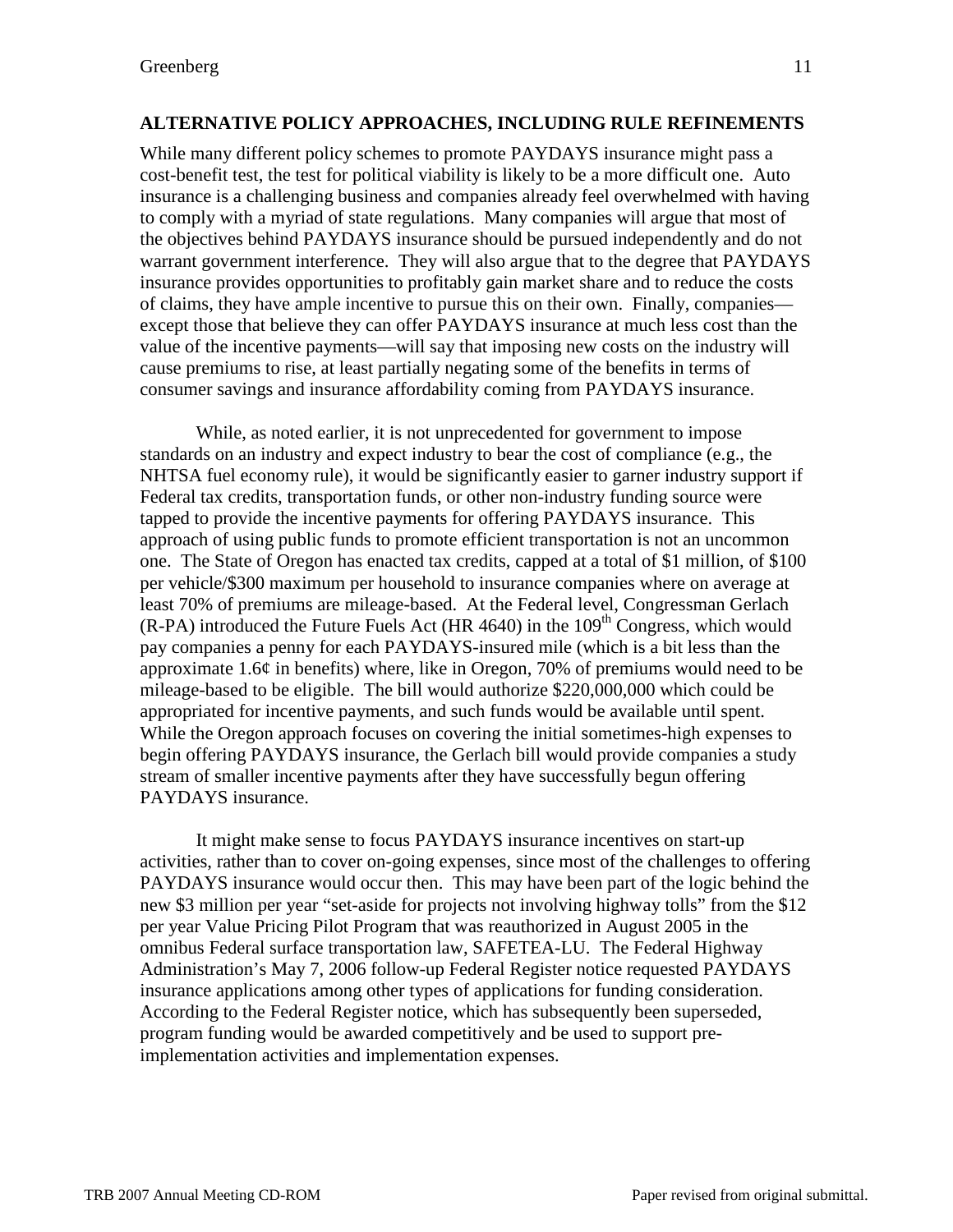Another possible incentive structure for PAYDAYS insurance could be found in the approach taken for tax credits for hybrid vehicles. Tax credits vary based upon the vehicle, with larger vehicles being eligible for larger credits, presumably because using hybrid technologies in larger vehicles would lead to a greater reduction in fuel use than when used in smaller vehicles. The tax credits also begin to phase out after 60,000 eligible vehicles are sold from an individual manufacturer, which not only saves Federal money and ensures that all manufacturers have an incentive to start producing hybrid vehicles, but also places a reasonable bet that once a company has shown it knows how to build and sell hybrids, it will continue to do both even after incentives end. Applying these policy approaches to a PAYDAYS insurance rule might lead to changing the  $1.6¢$ incentive payment per PAYDAYS-insured mile to payments that still average 1.6¢ per mile, but are higher for insuring higher-priced (and generally riskier) miles/drivers and proportionately lower otherwise to reflect that the higher the price per mile (or savings per mile not driven), the greater the reduction in driving and resulting benefits that would result.

A lifetime cap on incentive payment eligibility to any insurance company could also be imposed, either by specifying a maximum dollar amount or, as is done with the hybrid rule, allowing incentives for only the first 60,000 PAYDAYS insurance customers of each company (perhaps for anywhere from one year to three years per customer). There are two downsides to this approach. First, companies that invest in major product changes tend to have long-term outlooks; if incentives last only for a very short duration, they might not result in the same long-term changes in company product offerings as if the incentives were longer lasting (and even perpetual incentives would be economically justifiable since the benefits would be perpetual). Second, companies might, absent continued incentives, "rebundle the unbundled" or begin selling miles in inseparable bundles to their PAYDAYS customers, as has occurred with the bundling of cell-phone minutes into plans, obfuscating the relationship between usage and price and thereby reducing the incentive to drive fewer miles (unless if customer mileage near the time of billing were such that the driver could realistically affect whether or not he or she would need to purchase the next bundle of miles).

Over time, it is conceivable that PAYDAYS insurance will become commonplace, incentives might be allowed to expire, and bundling insurance would be shunned, just like bundling gasoline with the purchase of a new sports utility vehicle is sometimes shunned today (at least by some Op Ed columnists like Tom Friedman from the New York Times). If this change in public sentiment were to occur, politicians might begin to treat bundled insurance products like gas guzzling cars that are now subjected to the Federal gas guzzler tax (which goes as high as to \$7,700 on the least efficient cars) and impose penalty taxes on all-you-can-drive insurance products.

## **CONCLUSIONS**

Federal regulations and incentives related to externalities from driving have tended to focus on fuel efficiency and emissions, while state-level rules have focused on driver safety. Absent from the focus on vehicle efficiency and driver safety is a recognition in the U.S. policy arena that VMT strongly affects the environment and safety, along with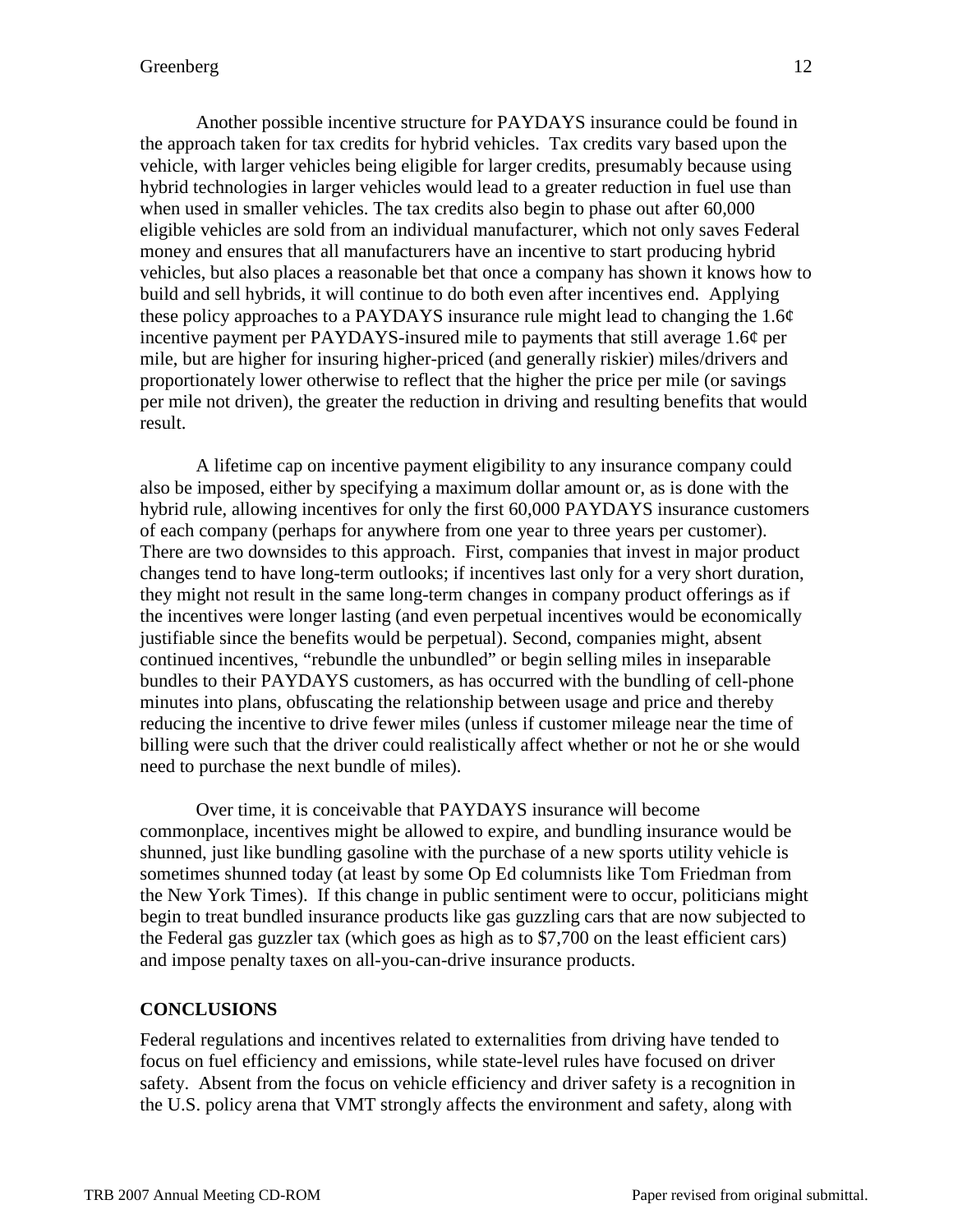congestion and government infrastructure costs, and that encouraging a reduction in VMT would be at least as affective a strategic response to these public concerns as are reducing per-mile fuel use, emissions, and crashes.

Automobile insurance is regulated just at the state level and only for the purpose of protecting consumers. While PAYDAYS insurance could provide substantial environmental, safety, and consumer-savings benefits, very little is being done at any level of government to promote it. The purpose of this research is to show that if an approach nearly identical to the one used by NHTSA to set light truck fuel efficiency standards were also taken to provide incentives to offer PAYDAYS insurance, all the benefits of PAYDAYS insurance could be realized for a cost that does exceed the benefits.

A key to realizing the benefits of PAYDAYS insurance in a manner that does not exceed its costs is to establish a regulatory scheme that only costs the insurance industry money if individual companies within the industry itself demonstrate by their actions that they can offer PAYDAYS insurance for less money than the total benefits it would yield. Companies would receive "benefits payments" for offering PAYDAYS insurance, and they would likely only offer such insurance and accept these incentive payments if they exceeded their costs.

## **REFERENCES**

- 1. National Highway Traffic Safety Administration, "Average Fuel Economy Standards for Light Trucks Model Years 2008-2111; Final Rule," *Federal Register*, National Archives and Records Administration, Washington, D.C., April 6, 2006.
- 2. Litman, Todd. *Distance-Based Vehicle Insurance Feasibility Costs and Benefits: Comprehensive Technical Report*. Victoria Transport Policy Institute, Victoria, B.C., July 8, 2004. (available at www.vtpi.org)
- 3. Barrett, James P. *Conference Report: The Benefits of Mileage Based Auto Insurance Policies.* Economic Policy Institute, Washington, D.C., March 1999.
- 4. Parry, Ian W.H. "Is Pay-As-You-Drive Insurance a Better Way to Reduce Gasoline than Gasoline Taxes?" Resources for the Future, Washington, D.C., April 2005.
- 5. Greenberg, Allen. "Comparing the Benefits of Mileage and Usage Pricing Incentives with Other Government Transportation Incentives," Transportation Research Board, available on TRB  $82<sup>nd</sup>$  Annual Meeting Compendium of Papers CD-ROM, Nov. 15, 2002.
- 6. National Highway Traffic Safety Administration, *Final Regulatory Impact Analysis: Corporate Average Fuel Economy and CAFÉ Reform for MY 2008- 2111 Light Trucks*, Office of Regulatory Analysis and Evaluation, National Center for Statistics and Analysis, Washington, D.C., March 2006.
- 7. Litman, Todd. "Evaluating Transportation Benefits" (Chapter 7), *Transportation Cost and Benefit Analysis—Evaluating Transportation Benefits*, Victoria Transport Policy Institute, Victoria, B.C., Updated March 2005. (available at www.vtpi.org/tca/)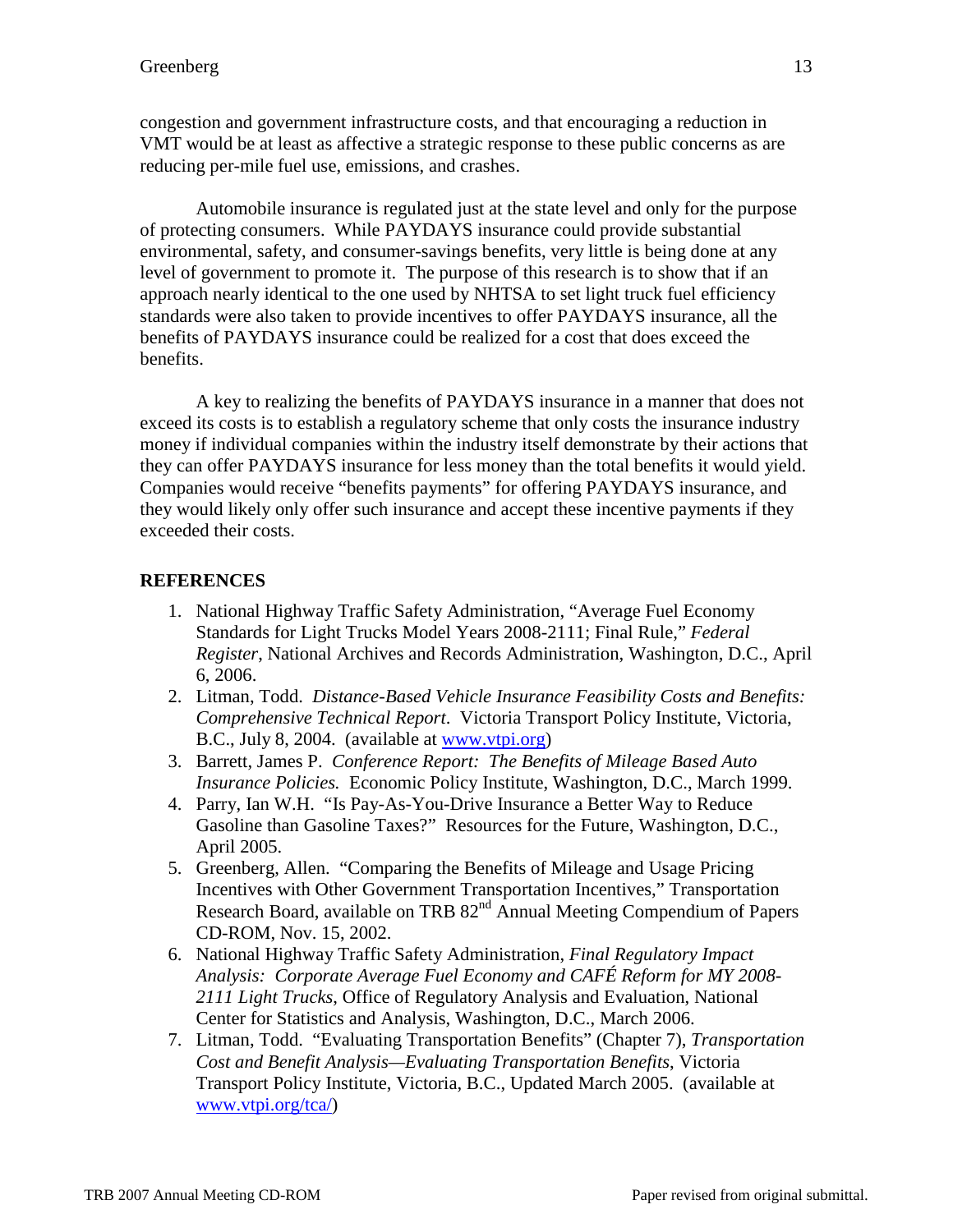8. Greenberg, Allen. "Applying Mental Accounting Concepts in Designing Pay-Per-Mile Auto Insurance Products," Transportation Research Board, available on TRB 85th Annual Meeting Compendium of Papers CD-ROM, Nov. 21, 2005.